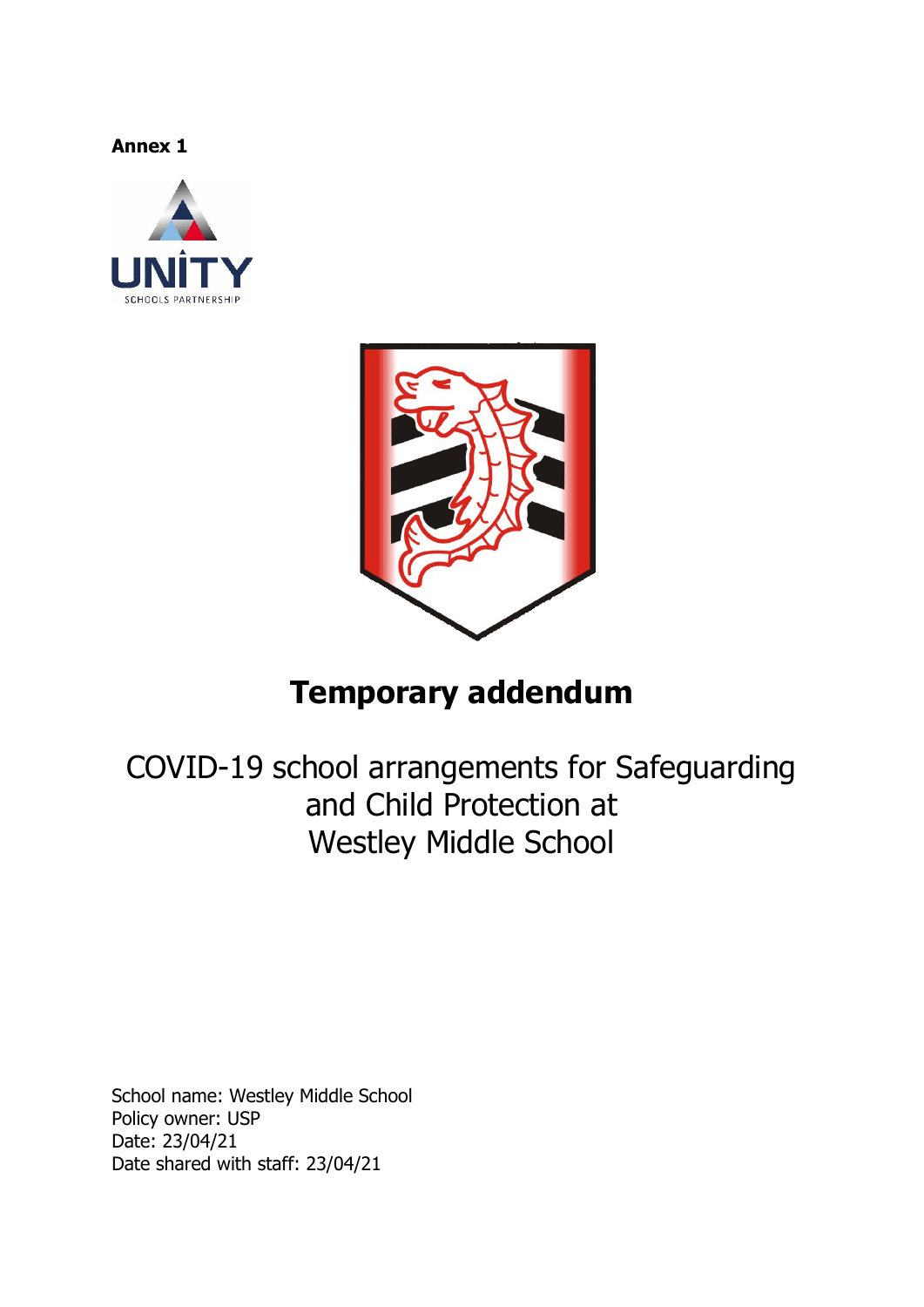# **Context**

1

On Monday 22 February 2021, The Prime Minister announced the government's roadmap to cautiously ease lockdown restrictions in England. This included a direction that from 8 March 2021, all pupils/students should attend school.

Westley Middle school will continue to have regard to the statutory safeguarding guidance keeping children safe in education (KCSiE) (as amended, January 2021).1

We will ensure that where we care for children on site, we have appropriate support in place for them.

As pupils/students return, the school will endeavour to give designated safeguarding leads and their deputies more time to:

- support staff and pupils/students with new safeguarding and welfare concerns
- handle referrals to children's social care and other agencies where appropriate

We will take advice from and work with the local safeguarding partners.

We will refer to the Government guidance for education and childcare settings on how to implement social distancing and continue to follow the advice from Public Health England on handwashing and other measures to limit the risk of spread of coronavirus.

This addendum to the school's child protection procedures contains details of our individual safeguarding arrangements in the following areas:

| Supporting children not in school as they are following clinical or public health advice |  |
|------------------------------------------------------------------------------------------|--|

https://assets.publishing.service.gov.uk/government/uploads/system/uploads/attachment\_data/file/954314/ Keeping children safe in education 2020 - Update - January 2021.pdf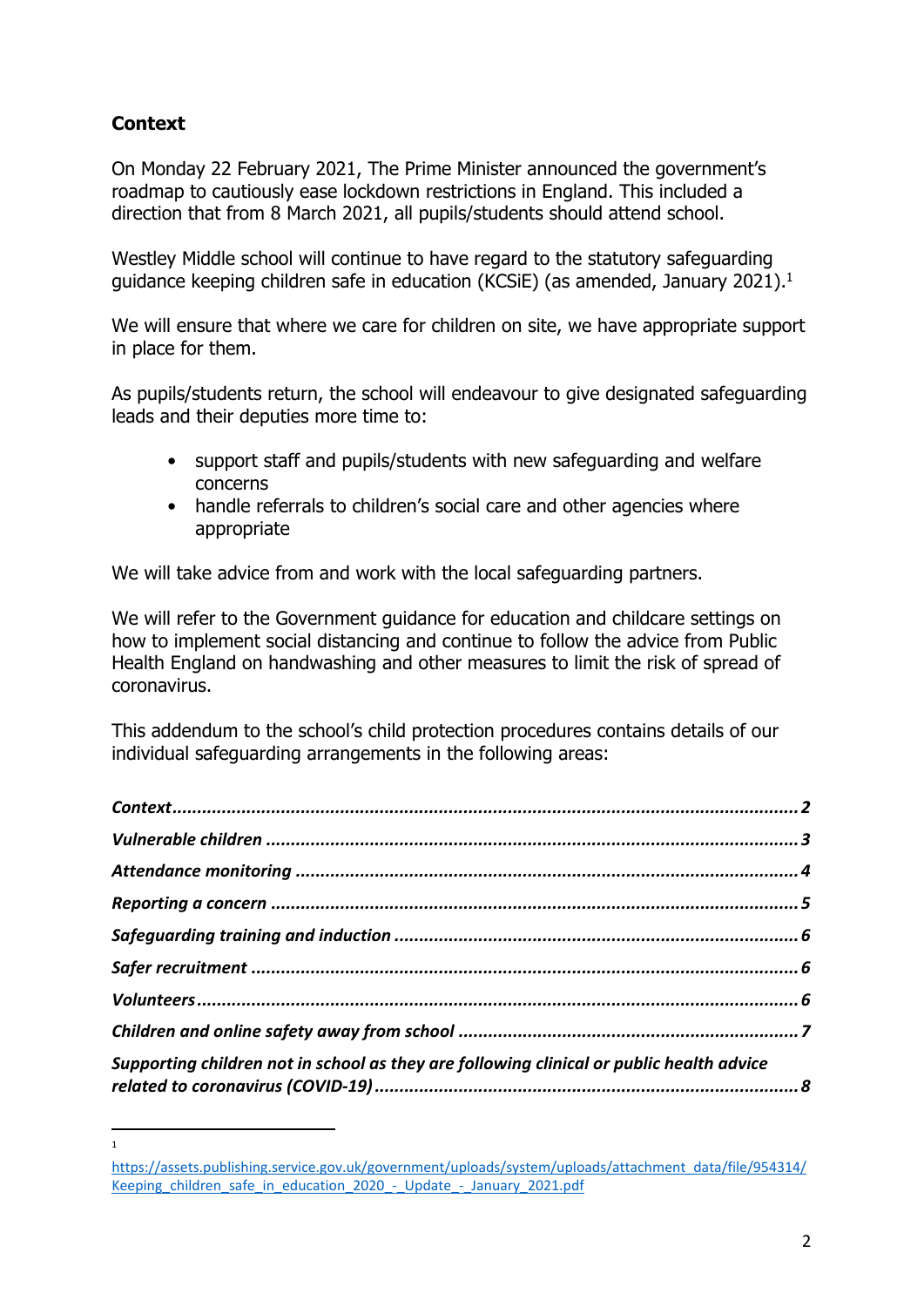## **Key contacts**

| <b>Role</b>                                                                     | <b>Name</b>         | <b>Contact</b><br>number | <b>Email</b>           |
|---------------------------------------------------------------------------------|---------------------|--------------------------|------------------------|
| Designated Safeguarding Lead                                                    | Pip Moore           | 01284<br>755144          | pmoore@buryedu.org     |
| Deputy Designated Safeguarding<br>Leads                                         | <b>Mark Ainsley</b> | 01284<br>755144          | mainsley@buryedu.org   |
| Designated Teacher for Looked-<br>after and Previously Looked-after<br>Children | Pip Moore           | 01284<br>755144          | pmoore@buryedu.org     |
| <b>Headteacher</b>                                                              | Ben Jeffery         | 01284<br>755144          | bjeffery@buryedu.org   |
| Trust Lead on Safeguarding                                                      | <b>Steve Watts</b>  | 01440 333<br>400         | swatts@unitysp.co.uk   |
| <b>Trust Director of Education</b>                                              | Stephen<br>Astley   | 01284<br>755144          | sastley@unitysp.co.uk  |
| <b>Chair of Governors</b>                                                       | <b>Ellie White</b>  | 01284<br>754857          | ewhite@buryedu.org     |
| Named Governor for Safeguarding                                                 | Helen<br>Underhill  | 01284<br>755144          | hunderhill@buryedu.org |

## **Vulnerable children**

Vulnerable children and young people include those who:

- are assessed as being in need under section 17 of the Children Act 1989<sup>2</sup>, including children and young people who have a child in need plan, a child protection plan or who are a looked-after child;
- have an education, health and care (EHC) plan;
- have been identified as otherwise vulnerable by educational providers or local authorities (including children's social care services), and who could therefore benefit from continued full-time attendance, this might include:
	- o children and young people on the edge of receiving support from children's social care services or in the process of being referred to children's services
	- o adopted children or children on a special guardianship order

<sup>2</sup> https://www.legislation.gov.uk/ukpga/1989/41/section/17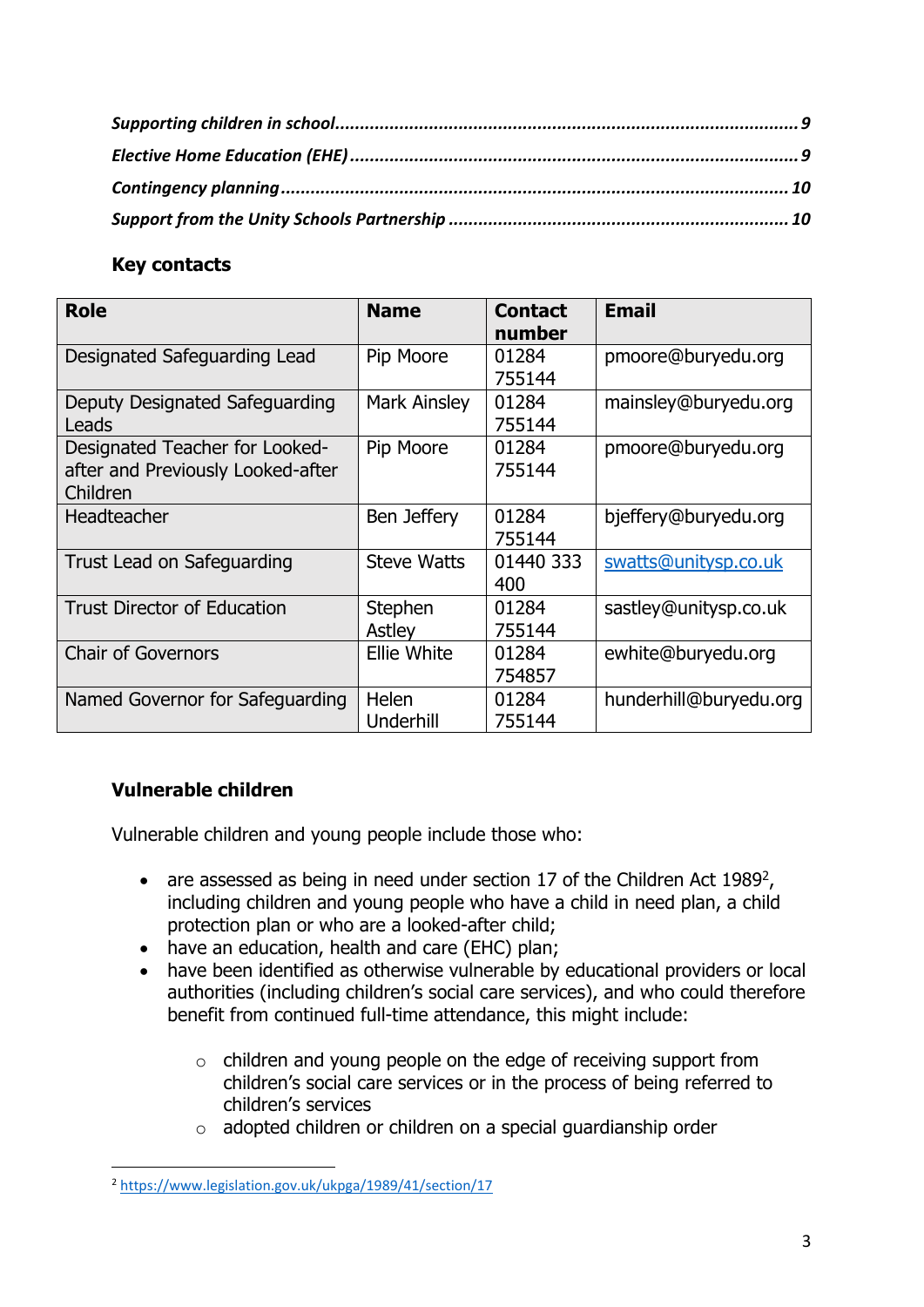- o those at risk of becoming NEET ('not in employment, education or training')
- $\circ$  those living in temporary accommodation
- $\circ$  those who are young carers
- $\circ$  those who may have difficulty engaging with remote education at home (for example due to a lack of devices or quiet space to study)
- o care leavers
- $\circ$  others at the provider and local authority's discretion including pupils and students who need to attend to receive support or manage risks to their mental health.

The school will continue to work with and support children's social workers to help protect vulnerable children. This includes working with and supporting children's social workers and the local authority virtual school head (VSH) for looked-after and previously looked-after children. The lead person for this will be: Pip Moore

In circumstances where a parent/carer is hesitant about or does not want to bring their child to an education setting, and their child is considered vulnerable, the social worker and the school will explore the reasons for this directly with the parent/carer.

Where parents/carers are concerned about the risk of the child contracting COVID19, the school and/or the social worker will talk through these anxieties with the parent/carer following the advice set out by Public Health England.

The school will encourage all pupils/students to attend a school.

## **Attendance monitoring**

We expect all pupils/students to attend school.

Parents or carers are expected to contact the school on the first day of any illness and inform us of the reason for absence so that the correct attendance codes can be used in every case of absence. We expect parents or carers to make contact to make us aware of the status of any COVID-19 tests that have become necessary and to update the school on the welfare of the pupil/student.

From 8 March 2021, we will record attendance in accordance with the Education (Pupil Registration) (England) Regulations 2006 (as amended)<sup>3</sup> for all pupils/students.

A small number of pupils/students will still be unable to attend in line with public health advice to self-isolate because they:

- have symptoms or have had a positive test result
- live with someone who has symptoms or has tested positive and are a household contact

<sup>3</sup> https://www.legislation.gov.uk/uksi/2006/1751/contents/made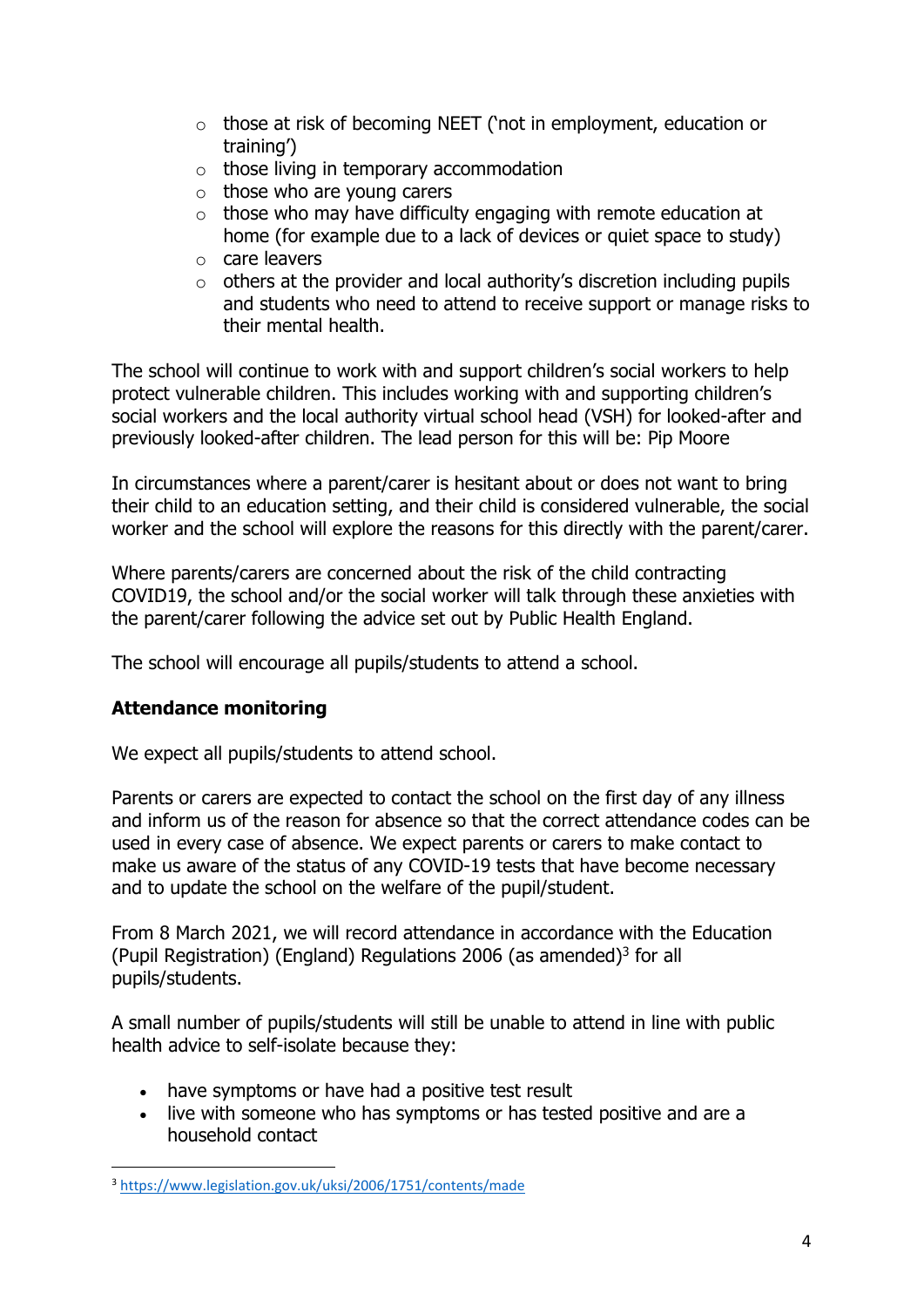• are a close contact of someone who has coronavirus (COVID-19)

The advice for pupils/students who have been confirmed as clinically extremely vulnerable is to shield and stay at home as much as possible until further notice. They are advised not to attend school while shielding advice applies nationally.

For children self-isolating, quarantining or shielding – we will use code X.

In compliance with the Remote Education, Temporary Continuity Direction<sup>4</sup> we will provide remote education to pupils/students who are unable to attend school because they are complying with government guidance or legislation around coronavirus (COVID-19).

We will also offer pastoral support to pupils/students who are:

- self-isolating
- shielding
- vulnerable (and off school)

The Department for Education expects schools to grant applications for leave in exceptional circumstances. This should be recorded as code C (leave of absence authorised by the school) unless another authorised absence code is more applicable.

Where pupils/students are not able to attend school, as they are following clinical or public health advice related to coronavirus (COVID-19), the absence will not be penalised.

## **Reporting a concern**

Where staff have a concern about a child, they should continue to follow the process outlined in the Trust's safeguarding policy and the school's child protection procedures, this may include making a report via CPOMS.

Staff are reminded of the need to report any concern immediately and without delay.

Where staff are concerned about an adult working with children in the school, they should report the concern to the Headteacher. Concerns about the Headteacher should be directed to the relevant Trust Director of Education: Stephen Astley. sastley@unitysp.co.uk

The Trust will continue to offer support in the process of managing allegations.

<sup>4</sup> https://assets.publishing.service.gov.uk/government/uploads/system/uploads/attachment\_data/file/923539 /Remote\_Education\_Temporary\_Continuity\_Direction\_‐\_\_Explanatory\_Note.pdf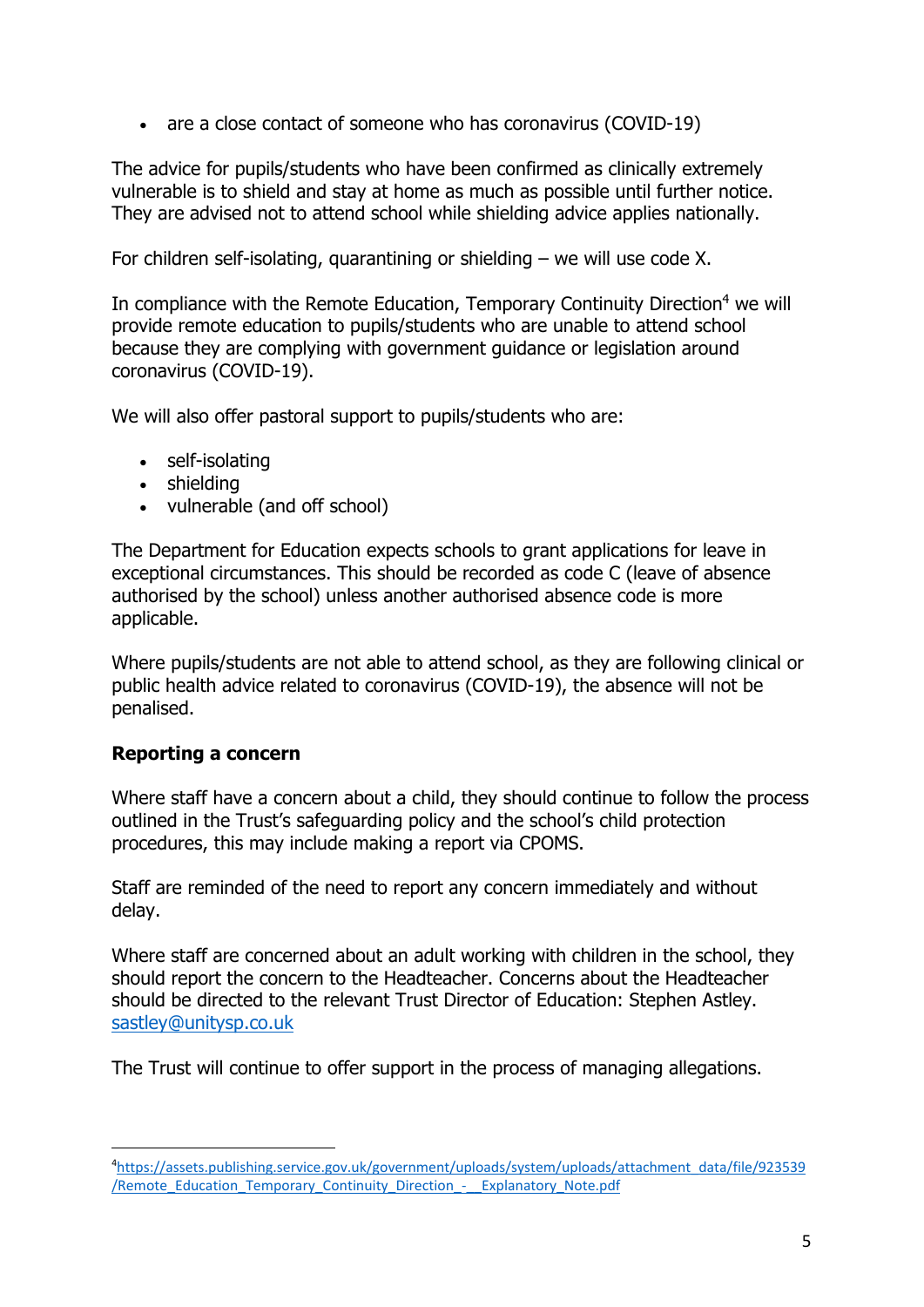## **Safeguarding training and induction**

All existing school staff have had safeguarding training and have read part 1 of Keeping Children Safe in Education (2020). The DSL (Designated Safeguarding Lead) will communicate with staff any new local arrangements, so they know what to do if they are worried about a child.

Where new staff are recruited, or new volunteers enter the school, they will continue to be provided with a safeguarding induction.

For movement within the Trust, schools should seek assurance from the sending school that the member of staff has received appropriate safeguarding training.

Upon arrival, they will be given a copy of the receiving school's child protection procedures (including this addendum), confirmation of local processes and confirmation of DSL arrangements.

#### **Safer recruitment**

When recruiting new staff and volunteers, the school will continue to follow the relevant safer recruitment processes for their setting, including, as appropriate, relevant sections in part 3 of Keeping Children Safe in Education (2020) (as amended, January 2021).

#### **Volunteers**

Where the school are utilising volunteers, we will continue to follow the checking and risk assessment process as set out in paragraphs 183 to 188 of KCSIE. Under no circumstances will a volunteer who has not been checked be left unsupervised or allowed to work in regulated activity.<sup>5</sup>

The school may use volunteers to assist in handing out and securing COVID-19 test kits to students and staff members. Other duties may be required such as building test kits, cleaning down areas and directing people.

Any volunteers who, on an unsupervised basis, provide personal care in the school (even as a one-off), will be in regulated activity. This means that if a volunteer is administrating a COVID-19 test, whilst un-supervised, they will be in regulated activity and therefore require an enhanced DBS check, including a check of the children's barred list.

 $5$  Paragraph 183. Keeping Children Safe in Education (2020) (as amended, Jan 2021) https://assets.publishing.service.gov.uk/government/uploads/system/uploads/attachment\_data/file/9 54314/Keeping children safe in education 2020 - Update - January 2021.pdf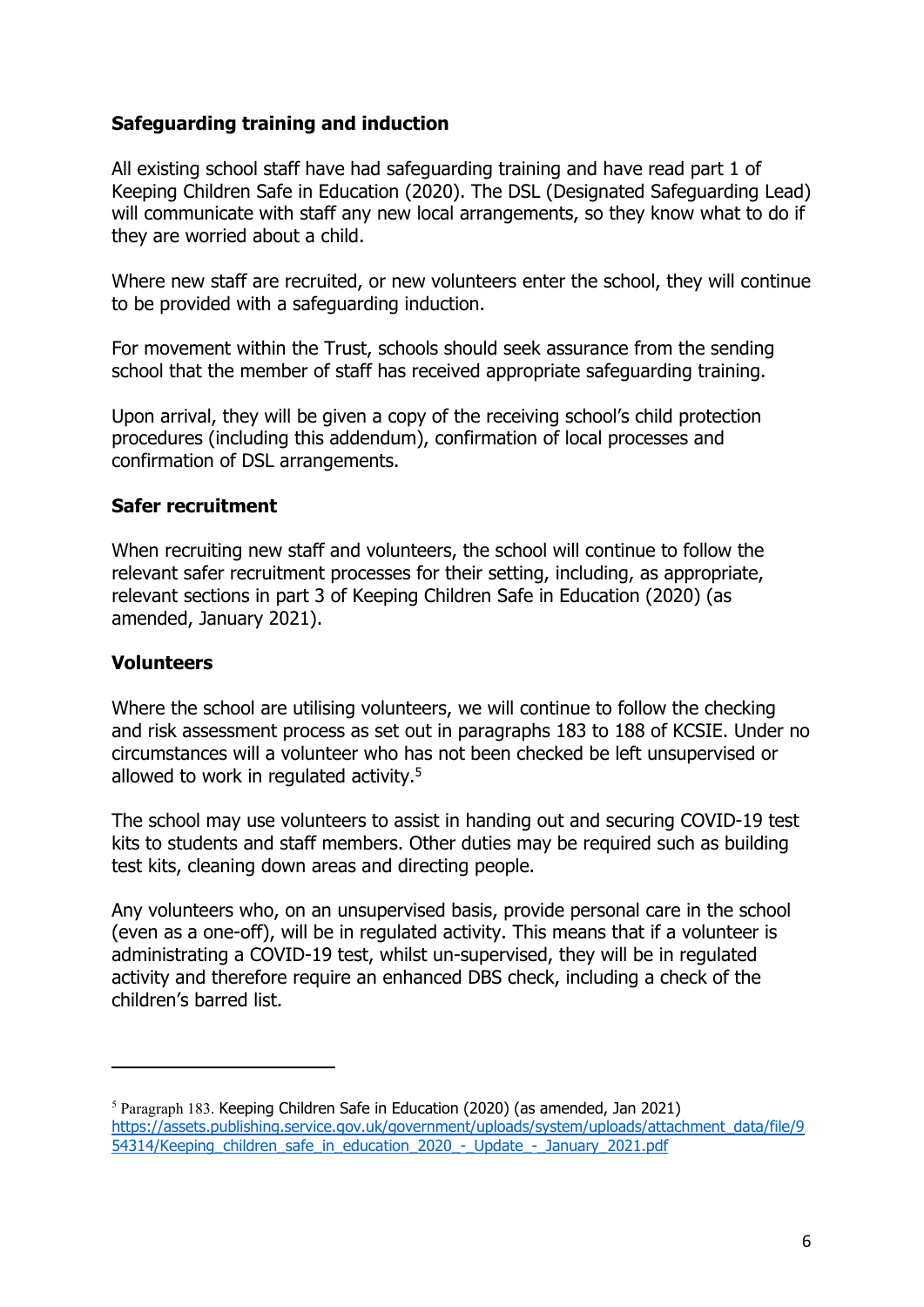Existing volunteers in regulated activity do not have to be re-checked if they have already had an enhanced DBS check, including a check of the children's barred list.

Where supervision is required, it must be:

- by a person who is in regulated activity.
- regular and day to day; and
- reasonable in all the circumstances to ensure the protection of children.

## **Children and online safety away from school**

It is important that all staff who interact with children, including online, continue to look out for signs a child may be at risk. Any such concerns should be dealt with as per the Child Protection Procedures and where appropriate referrals should still be made to children's social care and, as required, the police.

Online teaching should follow the same principles as set out in the Trust's code of conduct and acceptable use of ICT policy.

The school will ensure any use of online learning tools and systems is in line with privacy and data protection/GDPR requirements.

When delivering remote learning:

- 1:1s should be avoided. Any session where the ratio is one staff member to three pupils/students or fewer should be recorded so that if any issues arise the video can be reviewed. The recording should be stored on the school's network in an area that can only be accessed by those staff who need to. It will be retained for a year<sup>6</sup>, after which time it should be deleted.
- Staff should not behave any differently towards pupils/students compared with when they are in school. They must never attempt to arrange any meeting, including tutoring sessions, without the full prior knowledge and approval of the school, and should never do so directly with a pupil/student.
- Staff should only use platforms specified by the school's SLT (senior leadership team) and approved by the Trust's Head of IT. Staff should not attempt to use a personal system or personal login for remote teaching or set up any system on behalf of the school without SLT approval.
- Secret recordings or screenshots of staff or pupils/students must not be taken during live lessons.
- Staff should conduct any video lessons in a professional manner, as if they were in school. This includes being suitably dressed, using professional and appropriate language and not being in a bedroom or bathroom. Where the use of a bedroom is unavoidable, it should be impossible to tell that it is a bedroom, even if the camera slips. The camera view should not include any

<sup>&</sup>lt;sup>6</sup> This period may be shorter where the recording is stored on the online platform used for remote learning and the provider has a shorter retention period.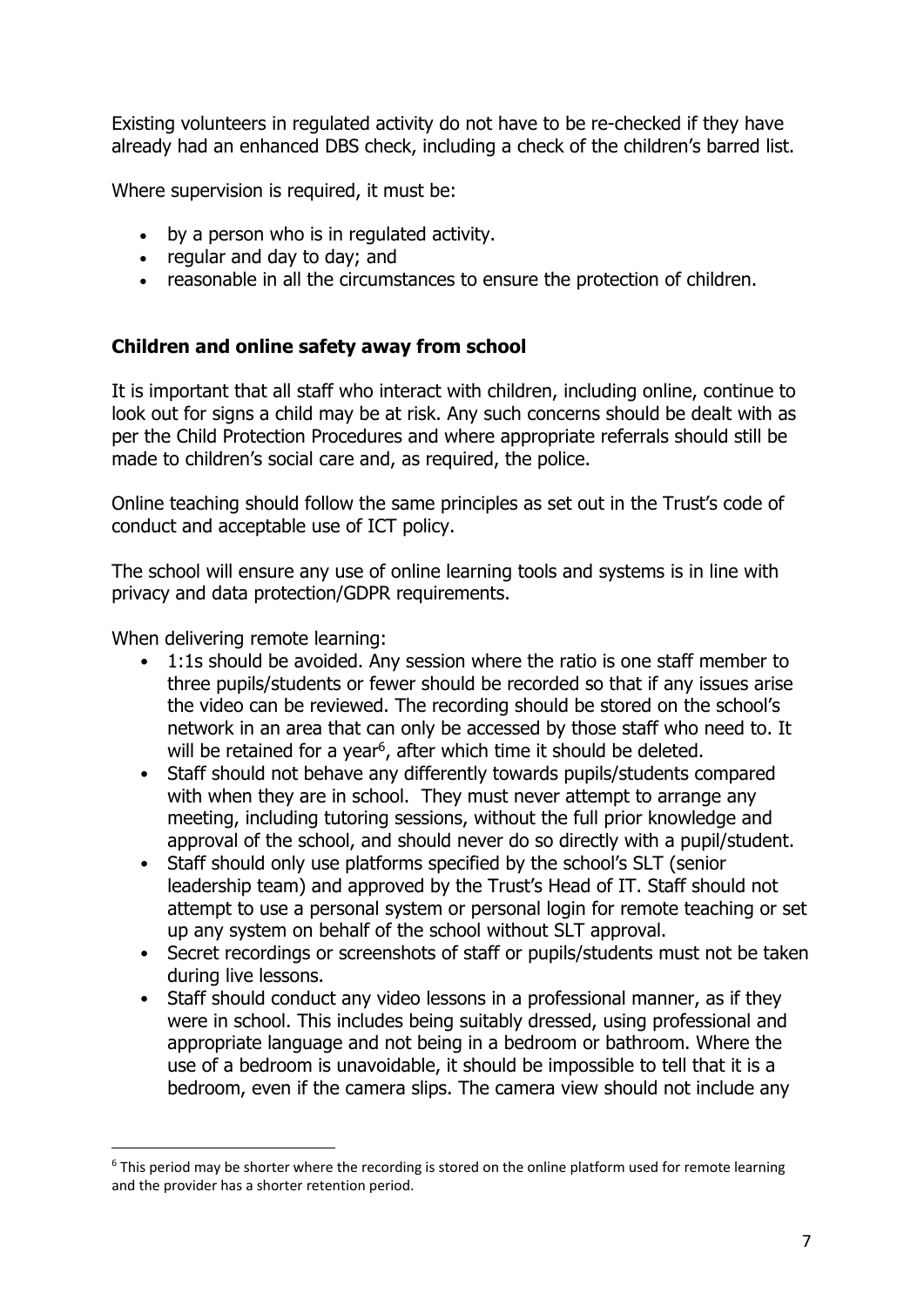personal information or inappropriate objects and where possible the background should be blurred/changed.

- Similarly, pupils/students (and any other family members who may be seen or heard) should be suitably dressed and use appropriate language. Pupils/students should not access remote learning from a bedroom or bathroom. Where the use of a bedroom is unavoidable, it should be impossible to tell that it is a bedroom, even if the camera slips. The camera view should not include any personal information or inappropriate objects and where possible the background should be blurred/changed.
- If anything inappropriate happens or anything which could be construed in this way – staff must immediately inform their line manager and keep a written record. This is to protect staff as well as pupils/students.
- Staff should look out for signs that a child may have been harmed or be at risk of harm, as they would if they were in school. Any concerns or disclosures must immediately be passed on to the Designated Safeguarding Lead or, in their absence, a deputy designated safeguarding lead, in line with the school's child protection procedures.

The school will ensure pupils/students who are being asked to work online know how they can raise any concerns whilst online, as well as reporting routes back to the school.

#### **Supporting children not in school as they are following clinical or public health advice related to coronavirus (COVID-19)**

The school is committed to ensuring the safety and wellbeing of all its children and young people.

Where the DSL has identified a child to be on the edge of social care support, or who would normally receive pastoral-type support in school, they should ensure that a robust communication plan is in place for that child or young person. Details of the plan should be recorded, as should a record of contacts made.

The communication plans can include remote contact, phone contact, door-step visits. Other individualised contact methods should be considered and recorded.

If staff have to use their own phone, they should withhold their number (e.g. dialling 141 before the number they are calling). The outgoing numbers must be deleted from the phone's call log, once they are no longer needed.

The school and its DSL will work closely with all stakeholders to maximise the effectiveness of any communication plan.

The plan must be reviewed regularly (at least once a fortnight) and where concerns arise, the DSL will consider and make any referrals as appropriate.

Westley Middle School recognises that school is a protective factor for children and young people, and the current circumstances can affect the mental health of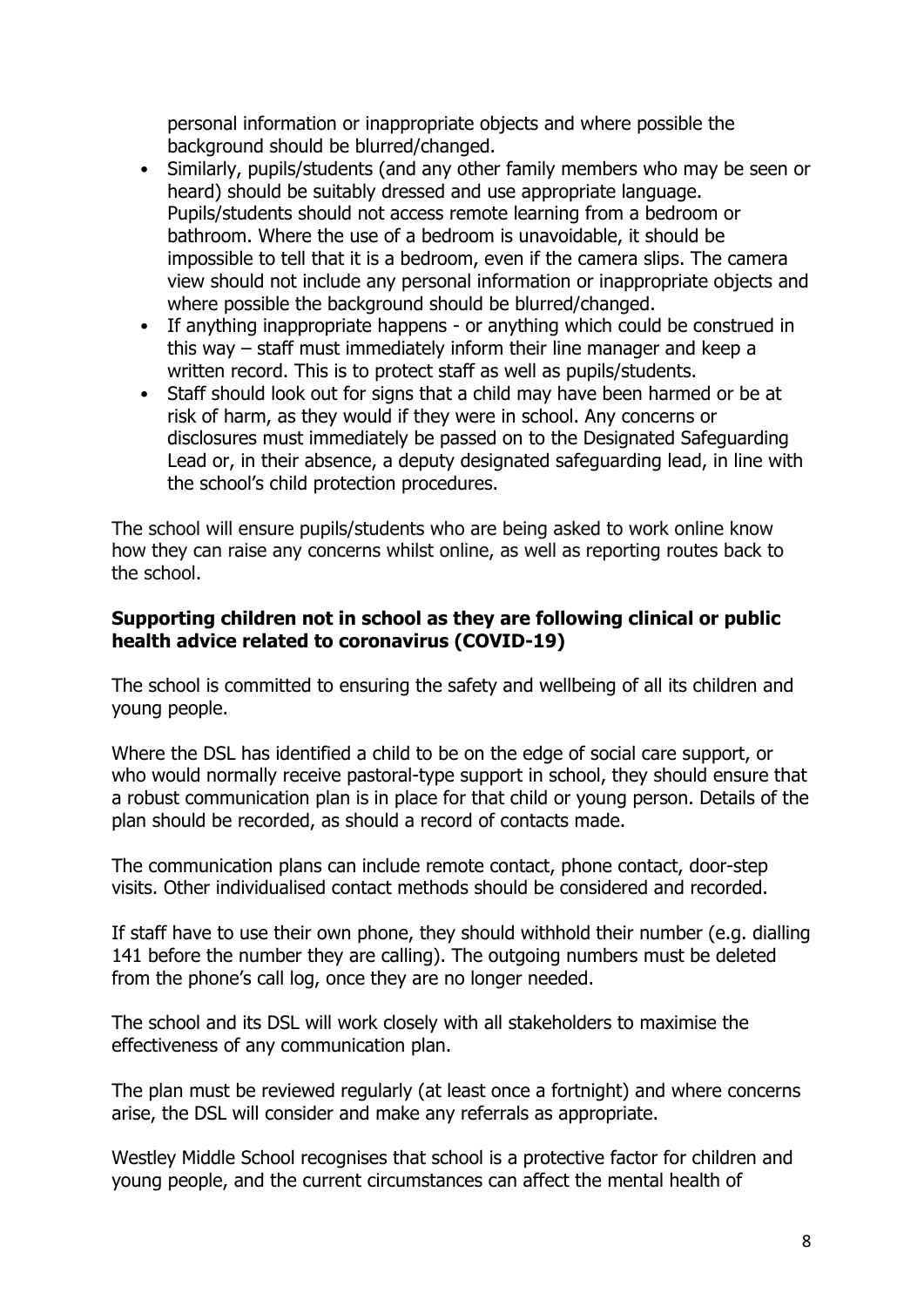pupils/students and their parents/carers. Teachers at the school will be aware of this in setting expectations of pupils/students' work where they are at home.

## **Supporting children in school**

The school is committed to ensuring the safety and wellbeing of all its pupils/students.

The school will continue to be a safe space for all children to attend and flourish.

The school will refer to the Government guidance for education and childcare settings on how to implement social distancing<sup>7</sup> and continue to follow the advice from Public Health England on handwashing and other measures to limit the risk of spread of COVID-19.

The school will ensure that where we care for vulnerable children on site, we ensure appropriate support is in place for them. This will be bespoke to each child and recorded.

The school will also ensure that appropriate support is offered to all pupils/students with respect to their mental health.

## **Elective Home Education (EHE)**

The school will encourage parents/carers to send their children to school, particularly those who are vulnerable.

If a parent/carer raises the possibility of electing to home educate their child, the school will look to understand their reasons for doing so and try to dissuade them, including sending a letter making clear this view.

Where it is felt that there is additional cause for concern the designated safeguarding lead will consider making a referral to the local authority in line with existing procedures. This will happen as soon as the school becomes aware of a parent/carer's decision to home educate.

The school will work with local authorities and, where possible, coordinate meetings with parents/carers to seek to ensure EHE is being provided in the best interests of the child.

If a parent/carer wants to admit their child to the school, we will follow our normal processes for in-year admissions applications.

<sup>7</sup>https://assets.publishing.service.gov.uk/government/uploads/system/uploads/attachment\_data/file/963541 /Schools\_coronavirus\_operational\_guidance.pdf